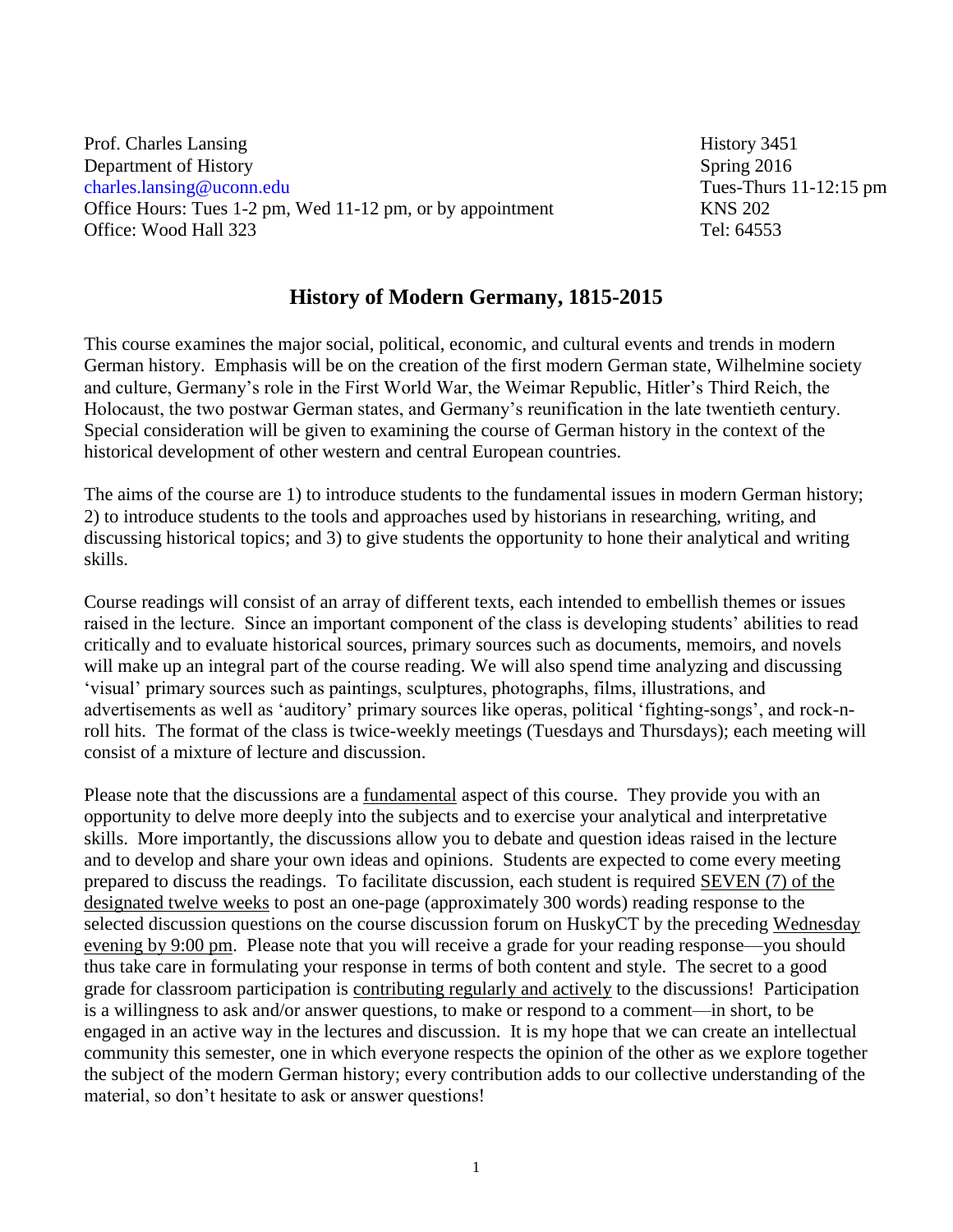## **Assignments:**

 $\overline{a}$ 

The course's written assignments consist of the seven reading responses, a map exercise, two document analysis papers (5-7 pages), and a final exam.

| Two document analysis papers:       | 40\% |
|-------------------------------------|------|
| Final exam:                         | 25%  |
| Class participation:                | 10%  |
| Reading Responses and Map Exercise: | 25%  |

In order to do well in this course, you will need to fulfill all the requirements. More specifically, you will need to attain a passing grade in at least 60% of the course requirements. This will require that you regularly do the reading assignments, that you regularly attend class, and that you regularly participate in the discussions. The map exercise is a take-home, open-book exercise designed to familiarize you with German geography. The reading responses will cover the reading assigned for that week. Information regarding the paper assignments will be handed out approximately ten days before the paper's due date; students are expected to hand in a hard copy of the papers in class! Finally, the material on the exam will be taken from the primary and secondary source readings and the lectures. Requests for extensions or excused absences will be considered on an individual basis, in accordance with College and department guidelines, and only with the appropriate written documentation; such requests should be discussed with me before the assignment is due or the exam is given.

**Student Conduct**: In both discussion sections and lectures, students are expected to conduct themselves in a respectful and considerate manner. To this end, students are asked to turn off their cell phones (and thus students should not send or receive text messages) and to refrain from eating while in class, though I realize some may wish to bring coffee with them. It is expected that students using laptops will not surf the Internet or visit social media sites during class. Violating these simple conduct guidelines will adversely affect a student's participation grade. Since we only have seventy-five minutes for each lecture, I ask that students arrive promptly by 11:00 am and remain in their seats for the entire period.

**Academic Misconduct**: According to *The Student Code*, academic misconduct consists of the following:

Providing or receiving assistance in a manner not authorized by the instructor in the creation of work to be submitted for academic evaluation (e.g. papers, projects, and examinations); any attempt to influence improperly (e.g. bribery, threats) any member of the faculty, staff, or administration of the University in any matter pertaining to academics or research; presenting, as one's own, the ideas or words of another for academic evaluation; doing unauthorized academic work for which another person will receive credit or be evaluated; and presenting the same or substantially the same papers or projects in two or more courses without the explicit permission of the instructors involved.<sup>1</sup>

<sup>&</sup>lt;sup>1</sup> From "Part VI: Academic Integrity in Undergraduate Education and Research" at [http://www.dosa.uconn.edu](http://www.dosa.uconn.edu/)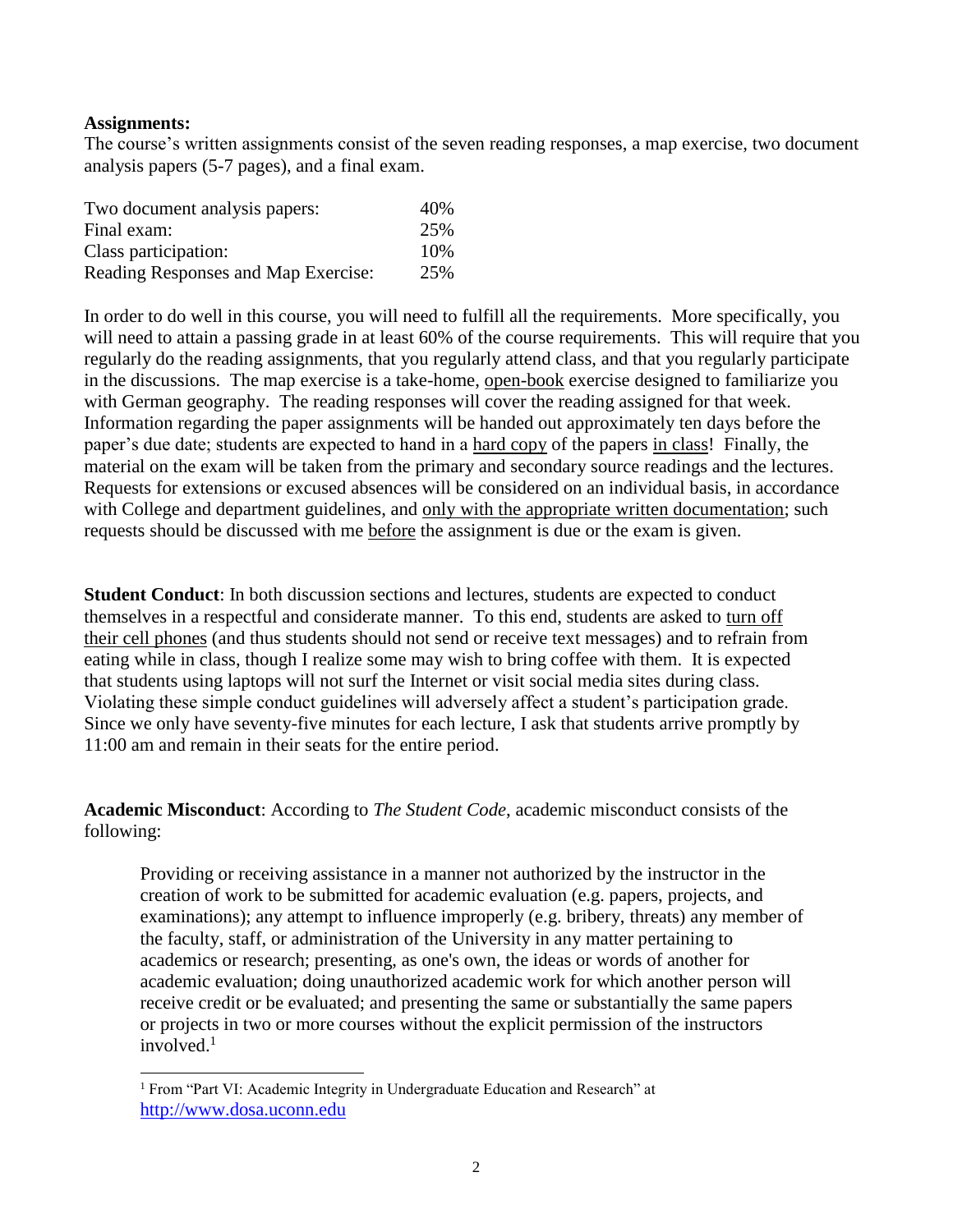Plagiarism – "presenting, as one's own, the ideas or words of another for academic evaluation" – is a serious act of academic misconduct. Students caught plagiarizing will receive an automatic F in this course; I also reserve the right to refer cases of misconduct to the appropriate University body for further action. I therefore strongly encourage you to familiarize yourselves with University rules and regulations regarding plagiarism and other forms of academic misconduct. Should you have specific questions about academic integrity, please read the University's policies at [http://www.dosa.uconn.edu](http://www.dosa.uconn.edu/) or make an appointment to see me.

**Students with Disabilities**: As a student with a disability, before you may receive accommodations in this class, you will need to make an appointment with the Center for Student Disabilities to arrange for approved accommodations. However, if you would like to speak with me about other matters, please make an appointment to see me as soon as possible.

## **Assigned Texts**:

Bommi Baumann, *How It All Began: The Personal Account of a West German Urban Guerilla* Sebastian Conrad, *Globalization and the Nation in Imperial Germany* Robert Darnton, *Berlin Journal: 1989-1990* Joachim Fest, *Not I: Memoirs of A German Childhood* Konrad Jarausch, *After Hitler: Recivilizing Germans* Jonathan Steinberg, *Bismarck: A Life*

Copies of the assigned texts can be purchased at the UConn Co-op. A copy of each of the assigned texts has also been placed on non-electronic reserve in the Homer Babbidge Library (except for the Baumann which can be read at the Dodd Center). Please be sure to bring with you to class the readings assigned for that week; you will need them for the discussion.

| <b>January 19</b>             | <b>Course introduction</b>                                                              |                     |
|-------------------------------|-----------------------------------------------------------------------------------------|---------------------|
| <b>January 21</b><br>Reading: | Germany as of 1815<br>Steinberg, <i>Bismarck</i> , p. 1-40                              |                     |
| <b>January 26</b><br>Reading: | 1848 in the German Lands<br>Steinberg, <i>Bismarck</i> , p. 41-110                      |                     |
| <b>January 28</b><br>Reading: | 1860s and 1870s: German Unification<br>Steinberg, <i>Bismarck</i> , p. 184-222          |                     |
| <b>February 2</b><br>Reading: | <b>State and Society in Imperial Germany</b><br>Steinberg, <i>Bismarck</i> , p. 223-311 | <b>MAP QUIZ DUE</b> |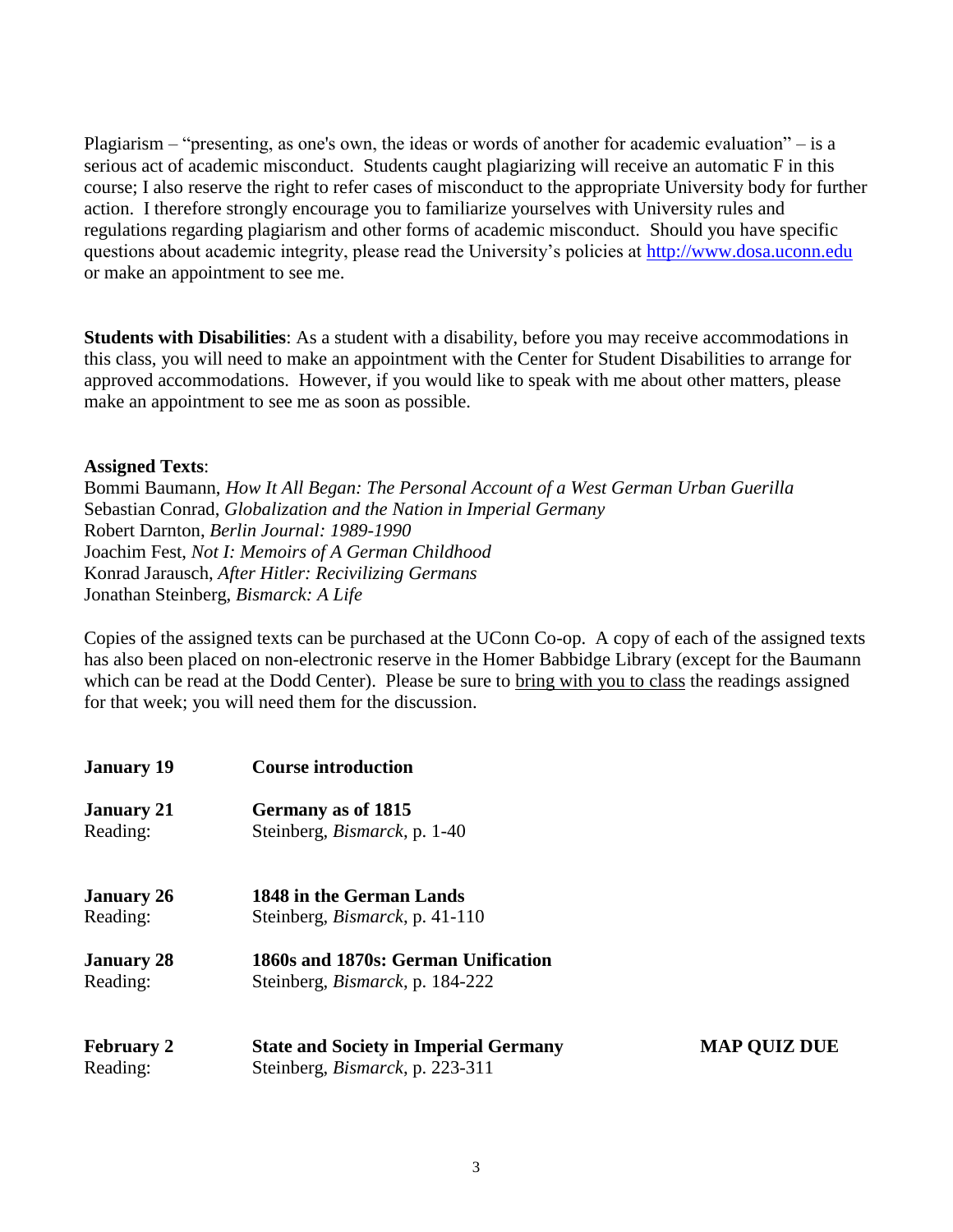| <b>February 4</b><br>Reading:         | Imperial Germany's 'Outsiders': Catholics, Social Democrats, and Jews<br>Conrad, <i>Globalization</i> , Chapter One                                                                                                                                                                                                                                                                                                                                                                                          |                      |
|---------------------------------------|--------------------------------------------------------------------------------------------------------------------------------------------------------------------------------------------------------------------------------------------------------------------------------------------------------------------------------------------------------------------------------------------------------------------------------------------------------------------------------------------------------------|----------------------|
| <b>February 9</b><br>Reading:         | <b>Domestic Politics in Imperial Germany</b><br>Conrad, <i>Globalization</i> , Chapter Three                                                                                                                                                                                                                                                                                                                                                                                                                 |                      |
| <b>February 11</b><br>Reading:        | William II, Germany, and the Road to War<br>Conrad, Globalization, Chapter Seven<br>Start reading Document Assignment I Documents (HuskyCT)                                                                                                                                                                                                                                                                                                                                                                  |                      |
| <b>February 16</b>                    | The First World War: On the Battlefield                                                                                                                                                                                                                                                                                                                                                                                                                                                                      | <b>PAPER ONE DUE</b> |
| <b>February 18</b><br><b>Reading:</b> | The First World War: The Homefront Experience<br>Belinda Davis "Food, Politics and Women's Everyday Life during World War I," in<br>K. Hagemann and S. Schüler-Springorum, (eds.), Home Front - Battle Front:<br>Military and Gender Relations in the Two World Wars, p. 115-38 (ECR)<br>Maureen Healy "Becoming Austrian: Women, the State, and Citizenship<br>in World War I," Central European History, 35:1 (2002), p. 1-35 (ECR)<br>Erich M. Remarque, All Quiet on the Western Front, p. 162-169 (ECR) |                      |
| <b>February 23</b><br>Reading:        | The German Revolutions and the Weimar Republic's Creation<br>Documents in The Weimar Republic Sourcebook, p. 9-20, 37-40, 46-52 (ECR)                                                                                                                                                                                                                                                                                                                                                                        |                      |
| <b>February 25</b><br>Reading:        | The Weimar Republic's Stabilization<br>Documents in The Weimar Republic Sourcebook, p. 109-117 (ECR)<br>Fest, Not I, p. xxi-30                                                                                                                                                                                                                                                                                                                                                                               |                      |
| March 1<br>Reading:                   | <b>Weimar Culture: Modernity, Insiders, and Outsiders</b><br>Thomas Mann "Disorder and Early Sorrow" in Mann, Stories of Three Decades,<br>p. $500-528$ (ECR)<br>Hermann Hesse "An Evening with Dr. Faust" in Hesse, Stories of Five Decades,<br>p. 303-307 (ECR)<br>Film: <i>Pandora's Box</i> (1929)                                                                                                                                                                                                       |                      |
| <b>March 3</b><br>Reading:            | <b>Political Extremism, the Great Depression, and the Republic's Collapse</b><br>Documents in The Weimar Republic Sourcebook, p. 121-133, 147-159 (ECR)<br>Start reading Document Assignment II Documents (HuskyCT)                                                                                                                                                                                                                                                                                          |                      |
| March 8                               | The Rise of the NSDAP                                                                                                                                                                                                                                                                                                                                                                                                                                                                                        | <b>PAPER TWO DUE</b> |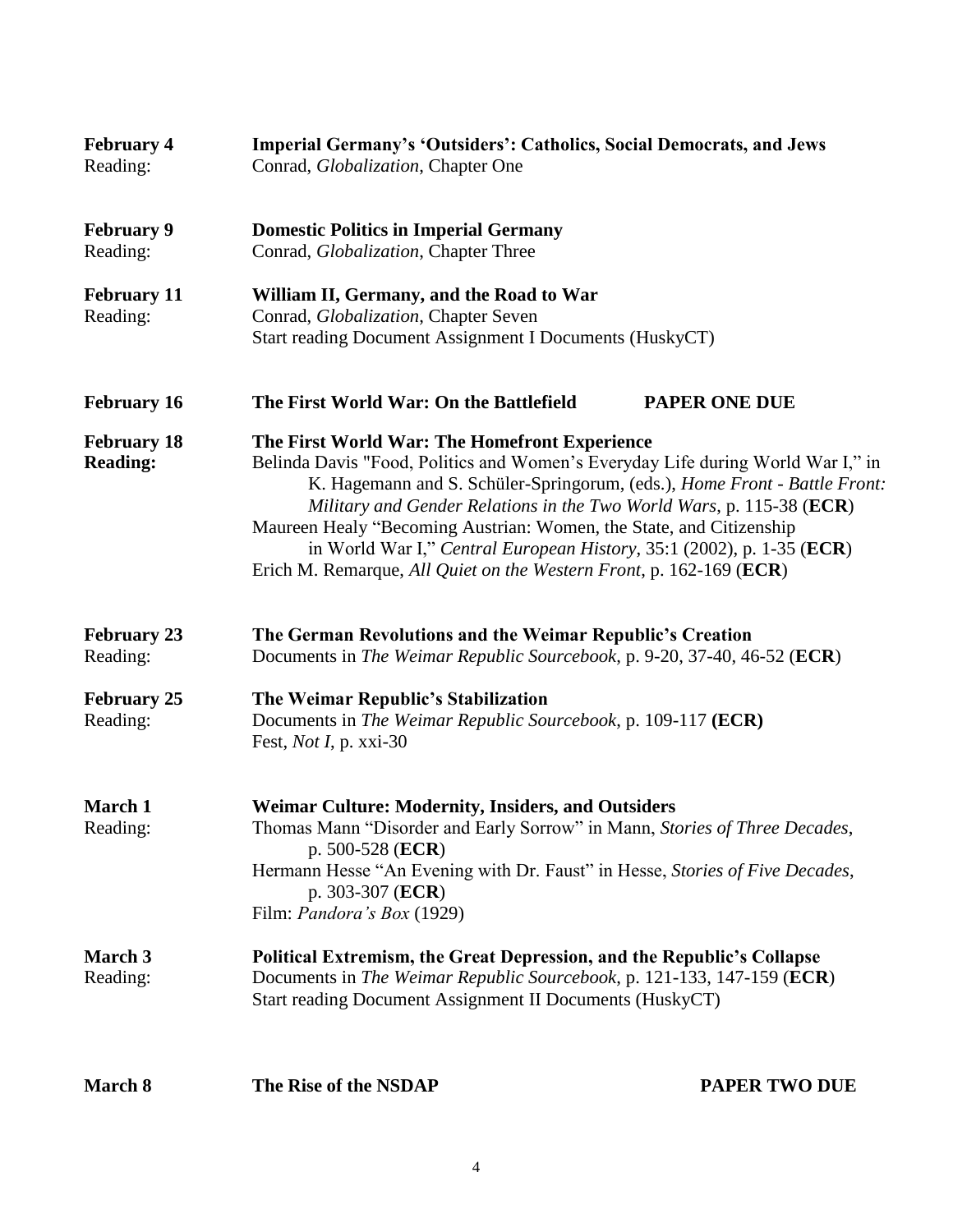| <b>March 10</b> | <b>Creating the Third Reich</b> |
|-----------------|---------------------------------|
| Reading:        | Fest, <i>Not I</i> , p. 31-70   |

## **SPRING BREAK**

| <b>March 22</b>             | <b>Consensus and Coercion in the Third Reich</b>                                                                                                                                                                                                                                                                                                                                                                                                     |
|-----------------------------|------------------------------------------------------------------------------------------------------------------------------------------------------------------------------------------------------------------------------------------------------------------------------------------------------------------------------------------------------------------------------------------------------------------------------------------------------|
| Reading:                    | Fest, <i>Not I</i> , p. 71-105                                                                                                                                                                                                                                                                                                                                                                                                                       |
| <b>March 24</b>             | Society and Culture in the Third Reich                                                                                                                                                                                                                                                                                                                                                                                                               |
| Reading:                    | Fest, <i>Not I</i> , p. 106-150                                                                                                                                                                                                                                                                                                                                                                                                                      |
| <b>March 29</b><br>Reading: | Hitler's War: Race, Ideology, and the Nazi World Order<br>Fest, <i>Not I</i> , p. 151-186<br>Timothy Snyder, <i>Black Earth</i> , Introduction and Chapter One (ECR)<br>Chapter Three "Empire of Destruction" in Peter Fritzsche, Life and Death in the<br>Third Reich, p. $143-224$ (ECR)                                                                                                                                                           |
| <b>March 31</b><br>Reading: | The Holocaust: The Social Death of German Jews<br>Victor Klemperer, <i>I Will Bear Witness</i> , p. 128-137 (ECR)<br>Peter Gay, "Mixed Signals," My German Question: Growing Up in Nazi<br><i>Berlin, p. 57-83 (ECR)</i>                                                                                                                                                                                                                             |
| April 5<br>Reading:         | The Holocaust: The Extermination of European Jewry<br>Christopher Browning, "One Day in Jozefow" in David Crew (ed.), Nazism and<br>German Society, p. 300-315 (ECR)<br>"Once Again I've Got to Play General to the Jews," in Ernst Klee et al (eds.)<br>'The Good Old Days': The Holocaust as Seen by Its Perpetrators and<br><i>Bystanders</i> , p. 86-106 ( $ECR$ )<br>Kazimierz Sakowicz, <i>Ponary Diary</i> , p. 11-14, 27-29, and 34-37 (ECR) |
| April 7<br>Reading:         | Legacies of Nazism - Germany's Zero Hour?<br>Jarausch, After Hitler, p. 19-71<br>Anonymous, A Woman in Berlin, p. 34-71 (ECR)                                                                                                                                                                                                                                                                                                                        |
| April 12                    | <b>Confronting the Holocaust and National Socialism: Popular Memory and Myth</b>                                                                                                                                                                                                                                                                                                                                                                     |
| Reading:                    | Jarausch, After Hitler, p. 72-98                                                                                                                                                                                                                                                                                                                                                                                                                     |
| April 14                    | Creation & Early History of the Federal Republic of Germany (FRG)                                                                                                                                                                                                                                                                                                                                                                                    |
| Reading:                    | Jarausch, After Hitler, p. 99-129                                                                                                                                                                                                                                                                                                                                                                                                                    |